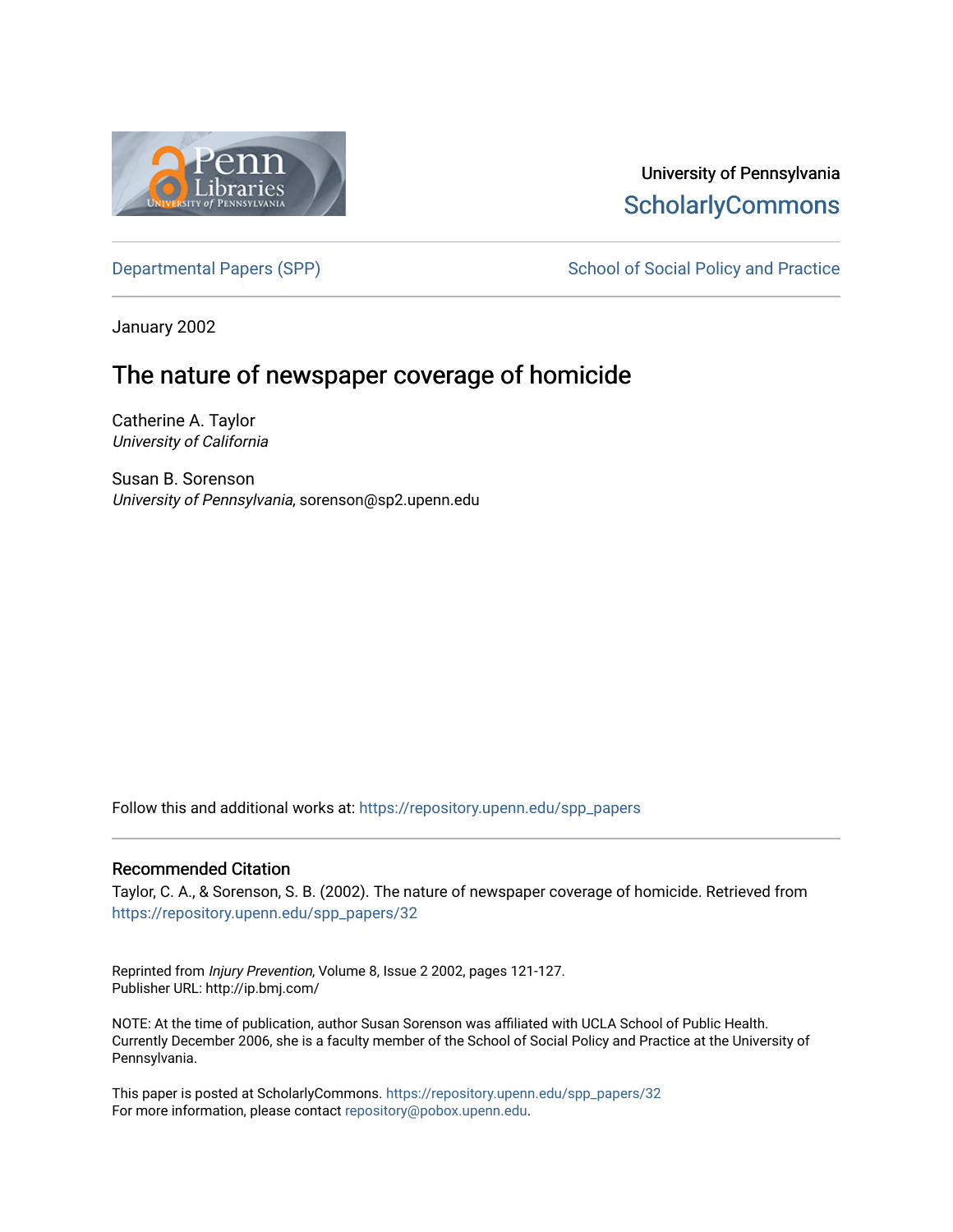## The nature of newspaper coverage of homicide

### **Abstract**

Previous research has shown that some homicides are more likely than others to receive newspaper coverage (for example, homicides by strangers). The present investigation examined whether, once the decision has been made to report on a homicide, the nature of the coverage (that is, how much visibility is given to a story, what information is included, and how a story is written) differs according to two key variables, victim ethnicity, and victim-suspect relationship.

## **Comments**

Reprinted from Injury Prevention, Volume 8, Issue 2 2002, pages 121-127. Publisher URL: http://ip.bmj.com/

NOTE: At the time of publication, author Susan Sorenson was affiliated with UCLA School of Public Health. Currently December 2006, she is a faculty member of the School of Social Policy and Practice at the University of Pennsylvania.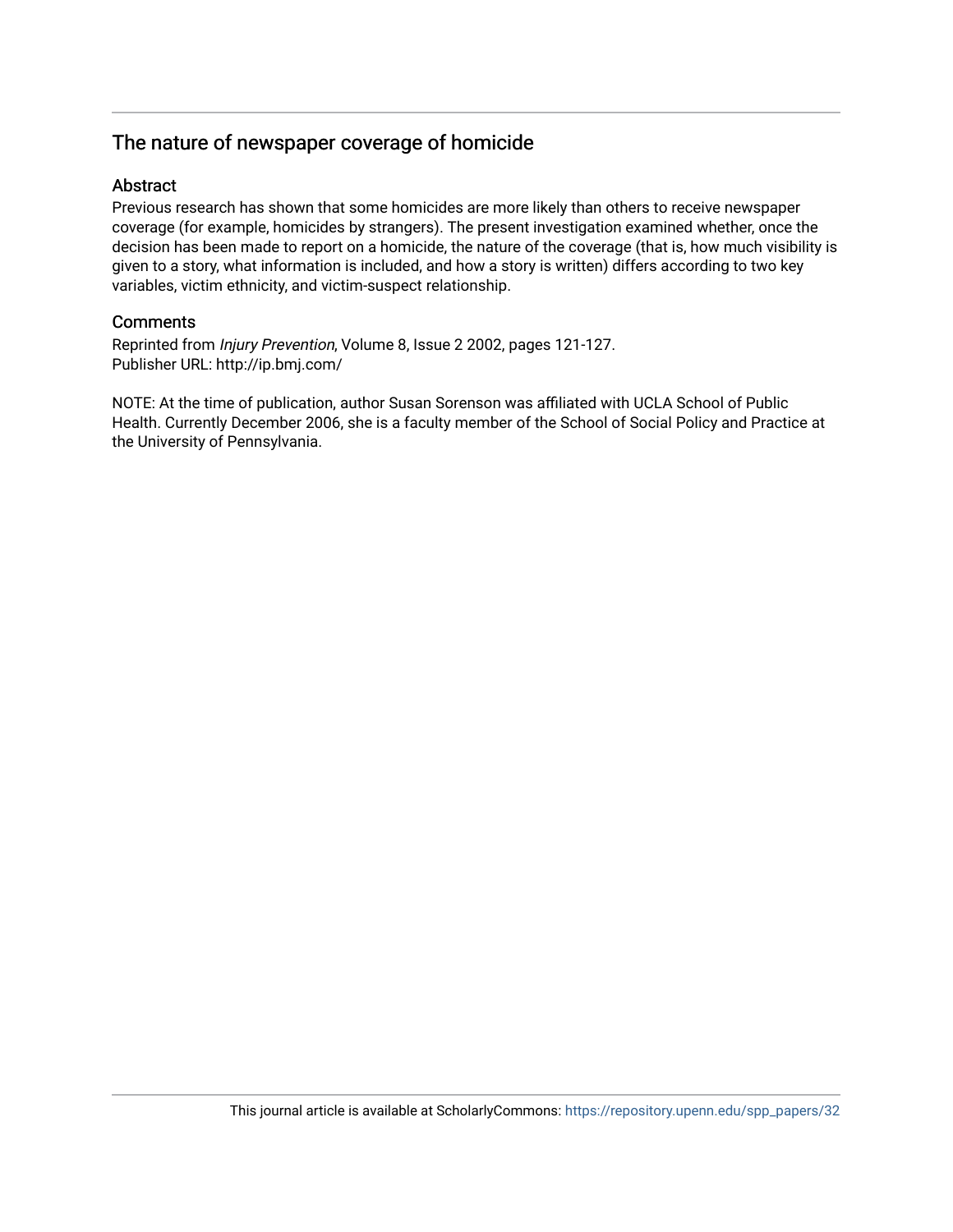

## **The nature of newspaper coverage of homicide**

C A Taylor and S B Sorenson

doi:10.1136/ip.8.2.121 Inj. Prev. 2002;8;121-127

**<http://ip.bmj.com/cgi/content/full/8/2/121>** Updated information and services can be found at:

| These include: |
|----------------|
|                |

| <b>References</b>                | This article cites 8 articles, 6 of which can be accessed free at:<br>http://ip.bmj.com/cgi/content/full/8/2/121#BIBL        |
|----------------------------------|------------------------------------------------------------------------------------------------------------------------------|
| <b>Rapid responses</b>           | You can respond to this article at:<br>http://ip.bmj.com/cgi/eletter-submit/8/2/121                                          |
| <b>Email alerting</b><br>service | Receive free email alerts when new articles cite this article - sign up in the box at the<br>top right corner of the article |
| <b>Topic collections</b>         | Articles on similar topics can be found in the following collections<br>Other Public Health (2625 articles)                  |

**Notes**

**<http://www.bmjjournals.com/cgi/reprintform>** To order reprints of this article go to: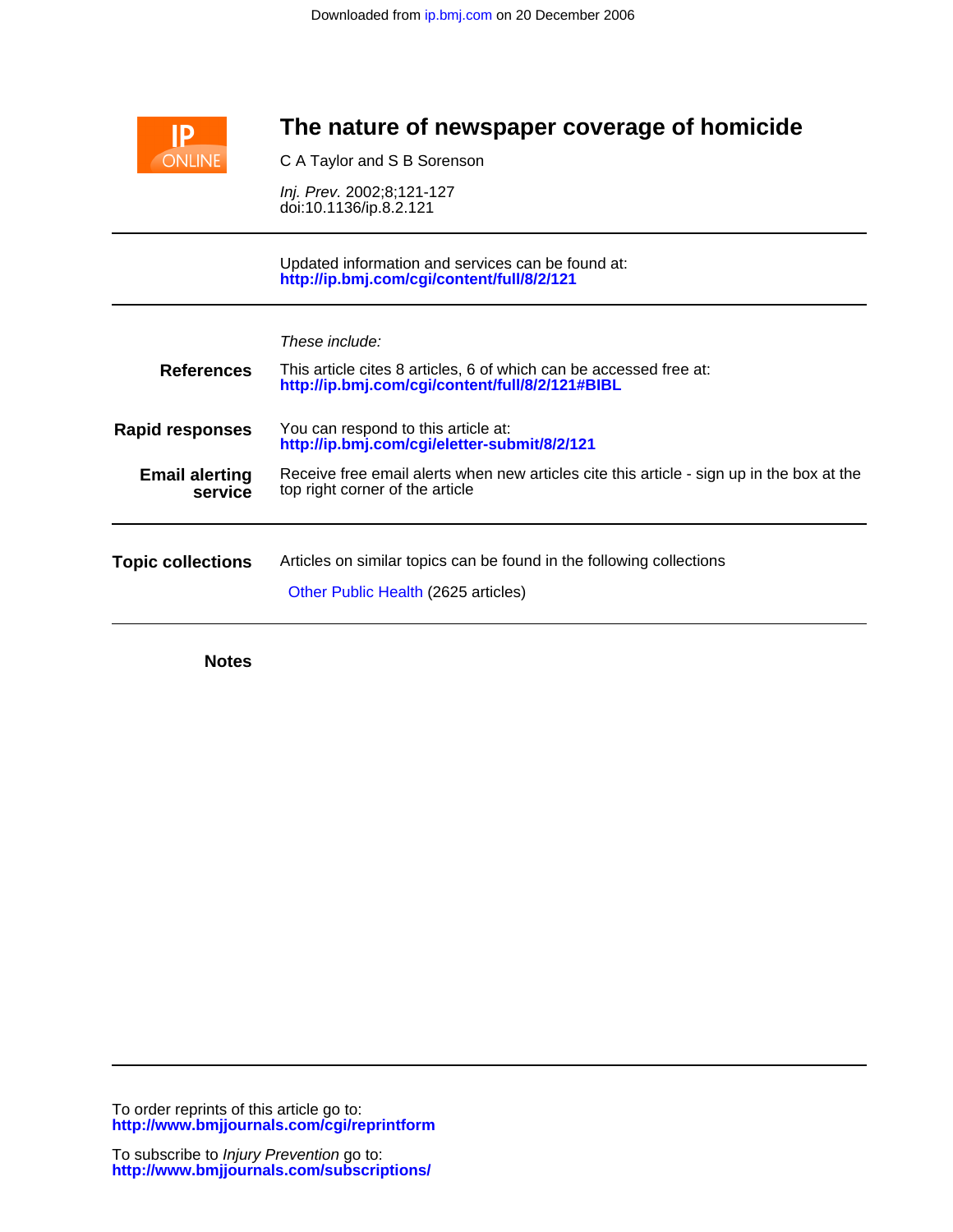### ORIGINAL ARTICLE

# The nature of newspaper coverage of homicide

### C A Taylor, S B Sorenson

.............................................................................................................................

Injury Prevention 2002;8:121–127

Objectives: Previous research has shown that some homicides are more likely than others to receive newspaper coverage (for example, homicides by strangers). The present investigation examined whether, once the decision has been made to report on a homicide, the nature of the coverage (that is, how much visibility is given to a story, what information is included, and how a story is written) differs according to two key variables, victim ethnicity, and victim-suspect relationship. Setting: Los Angeles, California (USA).

Methods: Homicide articles from the 1990–94 issues of the Los Angeles Times were stratified according to the predictors of interest (victim ethnicity and victim-suspect relationship) and a sample was drawn. Data that characterized two primary aspects of newspaper coverage, prominence and story framing (including background information, story focus, use of opinions, story tone, and "hook" or leading introductory lines) were abstracted from the articles. Descriptive statistics and cross tabulations were generated. Multivariate analyses were conducted to examine the predictive value of victim ethnicity and victim-suspect relationship on the nature of the newspaper coverage.

Results: Newspaper coverage of homicide was generally factual, episodic, and unemotional in tone. Victim-suspect relationship, but not victim ethnicity, was related to how a story was covered, particularly the story frame. Homicides by intimates were covered consistently differently from other types of homicides; these stories were less likely to be opinion dominated, be emotional, and begin with a "hook". Conclusion: Victim-suspect relationship was related to the nature of coverage of homicides in a large, metropolitan newspaper. Given the agenda setting and issue framing functions of the news media, these findings have implications for the manner in which the public and policy makers perceive homicides and, consequently, for the support afforded to various types of solutions for addressing and preventing violence.

See end of article for authors' affiliations .......................

Correspondence to: Catherine A Taylor, Violence Prevention Research Group, UCLA School of Public Health, 650 CE Young Drive South, Box 951772, Los Angeles, CA 90095–1772, USA; cataylor@ucla.edu .......................

The recent dominant discourse about violence in our society has been primarily focused on the entertainment media and its potential for harmful effects on children.<sup>14</sup> Although the connection between entertainment media a he recent dominant discourse about violence in our society has been primarily focused on the entertainment media and its potential for harmful effects on children. $14$ violence deserves further exploration and attention, the role of the news media should not be ignored in discussions of violence prevention. The mass media, especially television and newspapers, are a primary source of information for the general public about crime and violence.<sup>5</sup> News stories about violence, intentionally or not, provide the public with a critical framework for thinking about violence, its causes and solutions. The news media has the unique ability to tell people *what* to think about and *how* to think about it—two functions which can have a critical impact on public health practice and policy.<sup>6-</sup>

The power of news organizations to influence what people think about, often referred to as agenda setting, comes from their ability to choose the stories that will gain media attention.<sup>6 8-10</sup> Greater visibility of an event leads to greater public awareness and concern for an issue. For example, despite the fact that most children are safer in school than they are at home or in their neighborhood, $\mu$  the unprecedented news coverage of certain US school shootings in the 1990s led many to believe that US schools were unsafe. This media coverage not only focused the attention of the general public, but that of policymakers as well. In *Youth Violence: A Report of the Surgeon General*, the first lines of the preface read as follows: "The immediate impetus for this Surgeon General's Report on Youth Violence was the Columbine High School tragedy that occurred in Colorado in April 1999 . . . In the aftermath of that shocking event, both the Administration and Congress requested a report summarizing what research has revealed to us about youth violence, its causes, and its prevention".<sup>2</sup>

The choices made by the news media to cover some events but not others are not random. A disproportionate share of news coverage is dedicated to homicide, a relatively rare form of violent crime.<sup>5</sup> In addition, particular types of homicide victims (for example, female, young, those from wealthier neighborhoods, and those killed by a stranger) have been over-represented in news coverage, whereas other victims (for example, black, Hispanic, those killed without firearms, and those killed by an intimate partner) have been underrepresented.<sup>12-14</sup> Misrepresentations such as these, regardless of intent, tend to skew public awareness and perceptions about the prevalence and nature of public health issues—in this case, violence.<sup>15 16</sup> For example, despite the fact that the most likely victims and perpetrators of US school shootings are African-American and Hispanic males in poor, urban environments, US news coverage of these events led many to believe that most school violence takes place in white, suburban or rural areas.<sup>2 11</sup>

The manner in which an event or issue is presented in the news media can also have an impact on knowledge and understanding of public health issues. However, due to economic considerations, value judgments, and social norms, there is wide variation in how stories get covered.<sup>17</sup> There are two main aspects of the nature of news coverage: prominence and framing. The prominence, or visibility, of a story refers to things that signify the relative importance of the story compared to others in the paper; for example, where is the story placed, how long is it, and does it contain photographs? Story framing, by contrast, refers to " . . . the process by which someone packages a group of facts to create a story (p 68)". Language used, sources and opinions cited, what background information is provided, and how the story is begun and focused are all elements of a story frame. How a story is framed can contribute substantially to readers' or viewers'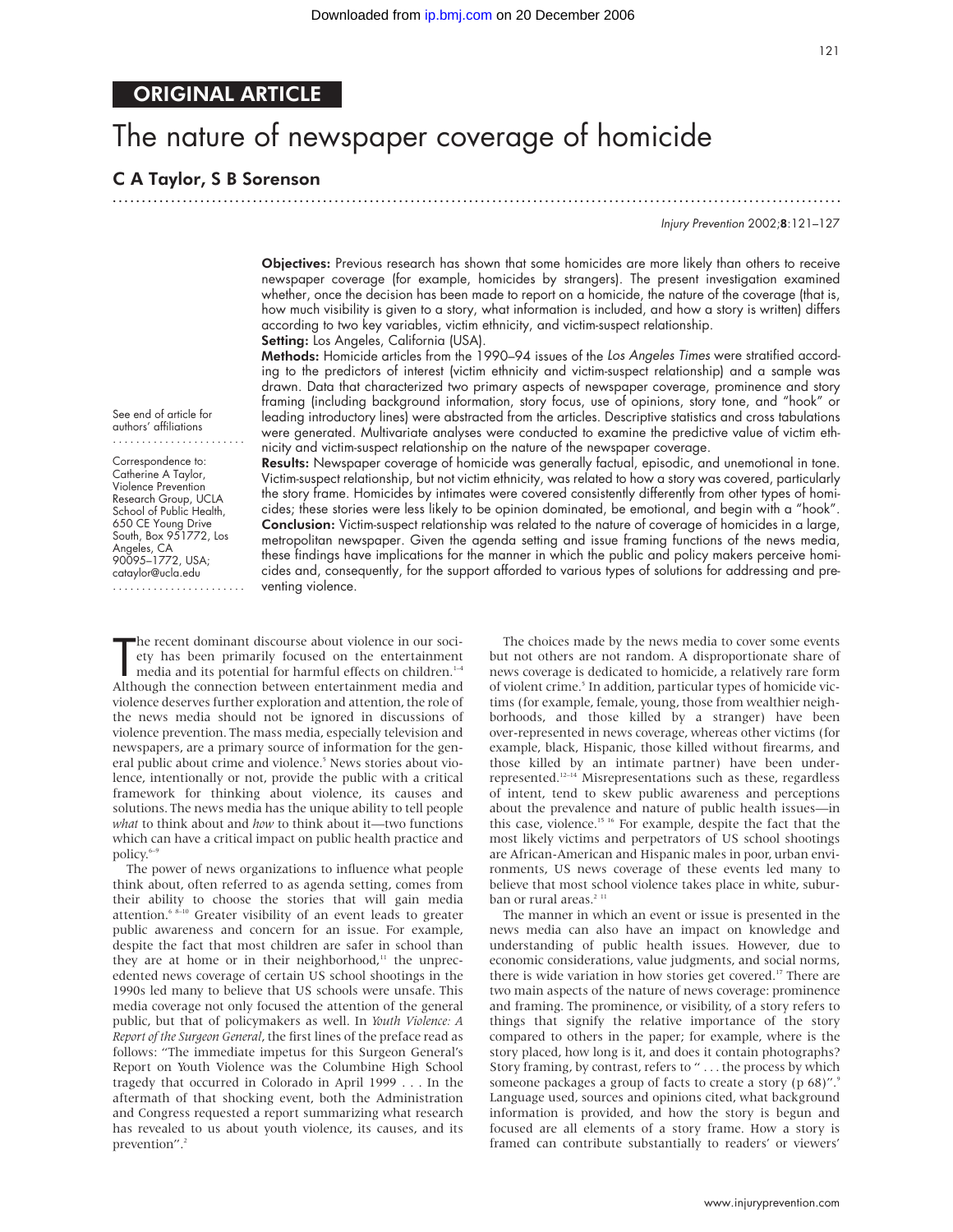|                  | Victim-suspect relationship |                   |                  |                      |                      |  |  |  |  |
|------------------|-----------------------------|-------------------|------------------|----------------------|----------------------|--|--|--|--|
| Victim ethnicity | Acquaintance<br>$(n=39)$    | Child<br>$(n=17)$ | Gang<br>$(n=27)$ | Intimate<br>$(n=33)$ | Stranger<br>$(n=40)$ |  |  |  |  |
| Asian $(n=28)$   | 9                           |                   |                  |                      | 10                   |  |  |  |  |
| Black $(n=45)$   | 10                          |                   | 10               | 10                   | 10                   |  |  |  |  |
| Hispanic (n=45)  | 10                          |                   | 10               | 10                   | 10                   |  |  |  |  |
| White $(n=38)$   | 10                          |                   |                  | 10                   | 10                   |  |  |  |  |

Table 1 Newspaper articles by sample strata: victim ethnicity and victim-suspect

thoughts, feelings, and ideas about blame and responsibility for an issue.<sup>18</sup>

It is critical to consider how the nature of newspaper coverage might affect public opinion, influence public policy, and have an impact on the allocation of resources for health issues. For example, news reports rarely describe the broader social context associated with violence.<sup>19</sup> Focusing on violence as an episodic rather than a thematic issue can influence the public's attribution of responsibility for both the causes of and the solutions for violence.<sup>18</sup> This could subsequently, or independently, make policymakers more likely to focus on individual oriented solutions (for example, punishment) rather than broad, societal based violence prevention efforts.

Because several victim characteristics are associated with whether a homicide receives newspaper coverage,<sup>12-14</sup> it is also important to understand how victim characteristics are related to the nature of reporting. One variable believed to be related to how the news gets reported is ethnicity (for example, minority victims may be presented less favorably in the news). Another key variable that might be related to how news about homicide is reported is the type of homicide (for example, a gang related homicide). The present study examined whether these two key characteristics of homicide victims—victim ethnicity and victim-suspect relationship were related to how homicides were covered in a large, metropolitan newspaper. Specifically, does the manner in which a homicide is reported differ by the victim's ethnicity or the victim's relationship to the suspect?

#### **METHODS**

#### Sample selection and data sources

This investigation focused on stories about homicides published in the *Los Angeles Times*. The *Los Angeles Times* serves a very diverse population and is second only to the *New York Times* in newspaper circulation in the US. From 1990 to 1994, the *Los Angeles Times* published 2782 stories about a total of 1241 homicide victims. The paper prepared a large dataset on the articles as well as on all criminal homicides that occurred in the county during those years. The data provided the basis for a five part series published in December 1996 that was nominated for a Pulitzer Prize and comprised part of the data for the present study.

The *Los Angeles Times* database provided story information (for example, section of paper, page number, number of words, publication date) as well as homicide data from state and county offices including the California Department of Justice, Office of Vital Records and Statistics, Los Angeles County Department of the Coroner, and Los Angeles County Municipal and Superior Courts. The state and county offices provided information on victims and suspects including age, gender, ethnicity, and relationship.

The sample of articles used for this study was chosen by stratifying the 2782 homicide articles using two variables: ethnicity of the victim (Asian, black, Hispanic, white) and relationship of the victim to the suspect (acquaintance, child, gang, intimate, stranger). Stories about Hispanic victims, who

constitute the largest ethnic group of homicide victims reported in the *Los Angeles Times*, were used as index cases for matching purposes. Forty five Hispanic victim articles were randomly selected, 10 from each adult relationship category acquaintance, gang, intimate, and stranger—and five from the child category. (The number of stories about the homicide of a child is less simply because fewer such articles were published.) Articles for the Asian, black, and white strata were obtained by matching on two variables, victim-suspect relationship and publication date, using stories published as closely as possible in time to those about Hispanic victims. Because fewer stories were published about Asian and white homicide victims, a match could not be found for each index article. Table 1 reports the strata and numbers of the articles selected.

#### Data coding process

Copies of the 156 selected articles were made from microfiche and news coverage variables were abstracted. All articles went through two full reviews by independent coders (graduate students). After the first review, variable definitions were refined and a second review was conducted. The average inter-rater reliability for all nine abstracted variables was 88%, with agreement ranging from 84% to 98%. Some variation between reviews was expected due to coder subjectivity as well as slight alteration of definitions due to refinement. As a further consistency check, a 10% random sample of the reviewed articles was drawn and a third review was conducted by the second reviewer. Classifications remained consistent for eight of the variables; one variable, "genre", was again refined and the variable was recoded again for all 156 articles.

#### Newspaper coverage variables examined

This study focused on two aspects of covering a homicide story—prominence in the newspaper and story frame. Three of the variables used to assess an article's prominence were taken directly from the *Los Angeles Times* database—section of the paper, page in section, and number of words—while two were abstracted from article copies. These included the placement of an article on a page (above or below the fold) and whether photographs were included in a story.

Story framing goes beyond the facts of a homicide to add depth to the persons involved, provide a social context, and provide an overall angle on how to think and feel about an incident. The following story frame variables were abstracted from the sample of articles and coded dichotomously according to the process described above: (1) victim background, (2) suspect background, (3) issue background, (4) use of a hook, (5) focus of the story, (6) genre, and (7) tone.

Victim and suspect background were coded as positive when any descriptive information was provided about the victim or suspect beyond basic facts such as age, gender, and race or ethnicity. In other words, any attempts to provide more depth to the victim or suspect were coded as "yes" for victim and suspect background. Similarly, if there was any mention of the broader social context and issues of concern related to the homicide, then issue background was coded positively.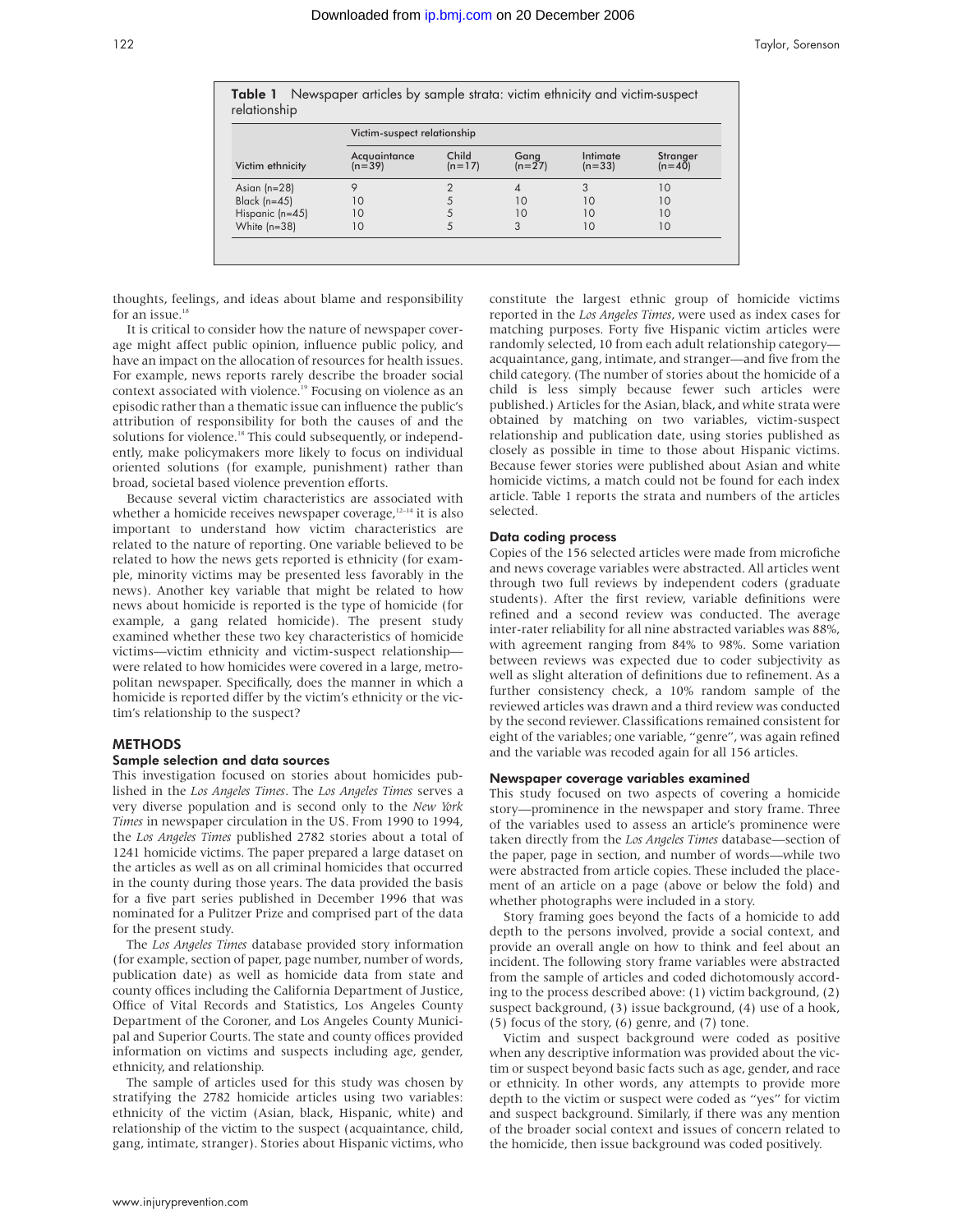A hook was defined as a first or second sentence in an article that focused on a catchy human interest element to the story rather than on facts. Hooks are used to draw a reader into a story. For example, a story with a hook might start out with, "A community is in shock today as a woman much loved and respected was murdered . . .", whereas a story without a hook might begin with, "A 30 year old woman was killed . . .". Each story was coded to indicate whether or not it had a hook.

The focus of a story was categorized as episodic or thematic. A story was coded as episodic if it focused on a particular incident or incidents rather than on the broader issue. To be classified as thematic, a story had to focus on a broader issue of which the fatal violence was a part (for example, child abuse, gang violence). For example, a thematic article might embed a gang homicide incident within a larger story about the history of gang violence in a particular neighborhood or a child's death within a story about the larger issue of child abuse.

Genre was coded as primarily factual or opinion based. Stories were coded as factual when journalists primarily transmitted unattributed statements and relatively objective facts. In contrast, stories were coded as opinion based when they were dominated by quotes from any sources or subjective personal descriptions (that is, beyond demographics), or when they were mainly issue narratives (that is, more like story telling than fact telling). Quotes generally add a personal angle to a story; for example: "Her brother said, 'She was a devoted mother'" or "The officer said, 'This is the worst case I've seen'". An example of a subjective personal description is: "Neighbors described the man as friendly and always willing to lend a helping hand". These are subjective because other persons might not have perceived the person or situation in the same way, thus, it is information that gives the story a selected angle.

Tone was classified as non-emotional or emotional. Stories were coded as non-emotional if feelings were not transmitted in the coverage. Stories were considered emotional if one or more sources, generally personal, raised feelings such as sadness, loss, or shock in the story. The following are some "emotional" tone examples: "The principal said that the whole school mourned the loss of their hero", or "His mother said, 'I don't know how I will ever get over this'", or "The neighbor said, 'I just can't believe this happened'".

#### Data analysis

Descriptive statistics were generated to provide general information about the sampled homicide articles. Simple analyses were conducted using cross tabulations and  $\chi^2$  tests to examine associations between the predictor variables and each of the outcome variables. In addition to findings that meet the usual criterion of p<0.05, we included those at p<0.10 due to their potential substantive interest to some readers.

Multivariate analyses were conducted using binary, ordinal, and categorical logistic regression equations modeled to test the relationship between the two predictors (victim ethnicity and victim-suspect relationship) and the identified newspaper coverage variables. Adjusted odds ratios and 95% confidence intervals were calculated to measure differences in newspaper coverage by the two predictors. Stories with white victims and victims whose assailants were strangers were chosen as the reference groups since these victims tend to be more represented in the news than others.

#### RESULTS

#### Description of newspaper coverage

The majority of sampled homicide articles were printed in the second section of the newspaper on page one or two of that section (see table 2). At least half were printed "above the fold", and most consisted of 500 or fewer words. Most stories (71.2%) did not include photographs.

|                                | No (%)<br>$(n=156)$ |
|--------------------------------|---------------------|
| Prominence variables           |                     |
| Section of paper               |                     |
| A                              | 21 (13.5)           |
| B                              | 123 (78.9)          |
| Other                          | 12(7.7)             |
| Page number in section         |                     |
| 1                              | 49 (31.4)           |
| $\overline{2}$                 | 51 (32.7)           |
| 3 or higher                    | 56 (35.9)           |
| Placement on page              |                     |
| Above the fold                 | 79 (50.6)           |
| Below the fold                 | 39 (25.0)           |
| Can't tell                     | 38 (24.4)           |
| No of words in story           |                     |
| $1 - 150$                      | 56 (35.9)           |
| 151-500                        | 52 (33.3)           |
| 501 or more                    | 48 (30.8)           |
| Photo(s) with story            |                     |
| Yes                            | 45 (28.8)           |
| No                             | 111(71.2)           |
| Story frame variables          |                     |
| Victim's background discussed  |                     |
| Yes                            | 41 (26.3)           |
| No                             | 115(73.7)           |
| Suspect's background discussed |                     |
| Yes                            | 25 (16.0)           |
| No                             | 110 (70.5)          |
| No suspect identified          | 21 (13.5)           |
| Issue background discussed     |                     |
| Yes                            | 23 (14.7)           |
| No                             | 133 (85.3)          |
| Hook                           |                     |
| Yes                            | 47 (30.1)           |
| No                             | 109 (69.9)          |
| Focus of story                 |                     |
| Thematic                       | 22 (14.1)           |
| Episodic                       | 134 (85.9)          |
| Genre                          |                     |
| Mainly opinion based           | 40 (25.6)           |
| Mainly factual                 | 116 (74.4)          |
| Tone                           |                     |
| Emotional                      | 53 (34.0)           |
| Non-emotional                  | 103 (66.0)          |

Most articles did not report on the victim's or the suspect's background, nor were background issues discussed. Most articles did not contain a hook (69.9%) and were predominantly episodic (85.9%), factual (74.4%), and non-emotional (66.0%). Additionally, half of the homicides were murderrobberies (17.3%), murder-suicides (16.0%), or gang motivated (16.7%).

In the following results sections, findings of substantive importance will be described as well as those that reached statistical significance.

#### Newspaper coverage by predictors: cross tabulations

The prominence or visibility of a homicide story was generally not associated with victim ethnicity (see table 3). Although there were significant differences in story placement on a page by victim ethnicity ( $\chi^2 = 13.6_{(6)}$ , p = 0.04), it is important to note that page placement could not be determined for 24% of the stories. Stories about black victims were least likely to be classified as "above the fold" ( $\chi^2 = 9.65_{\text{m}}$ , p = 0.002), while stories about Asian victims were most likely to be classified "above the fold" ( $\chi^2$  = 5.90<sub>(1)</sub>, p = 0.015). Homicides of child and gang victims were given the most visibility overall in the newspaper, although none of these associations were statistically significant. Gang homicide stories were more likely than others to appear in the first section of the newspaper (25.0%), to have over 500 words (44.4%), and to have photographs (37.0%).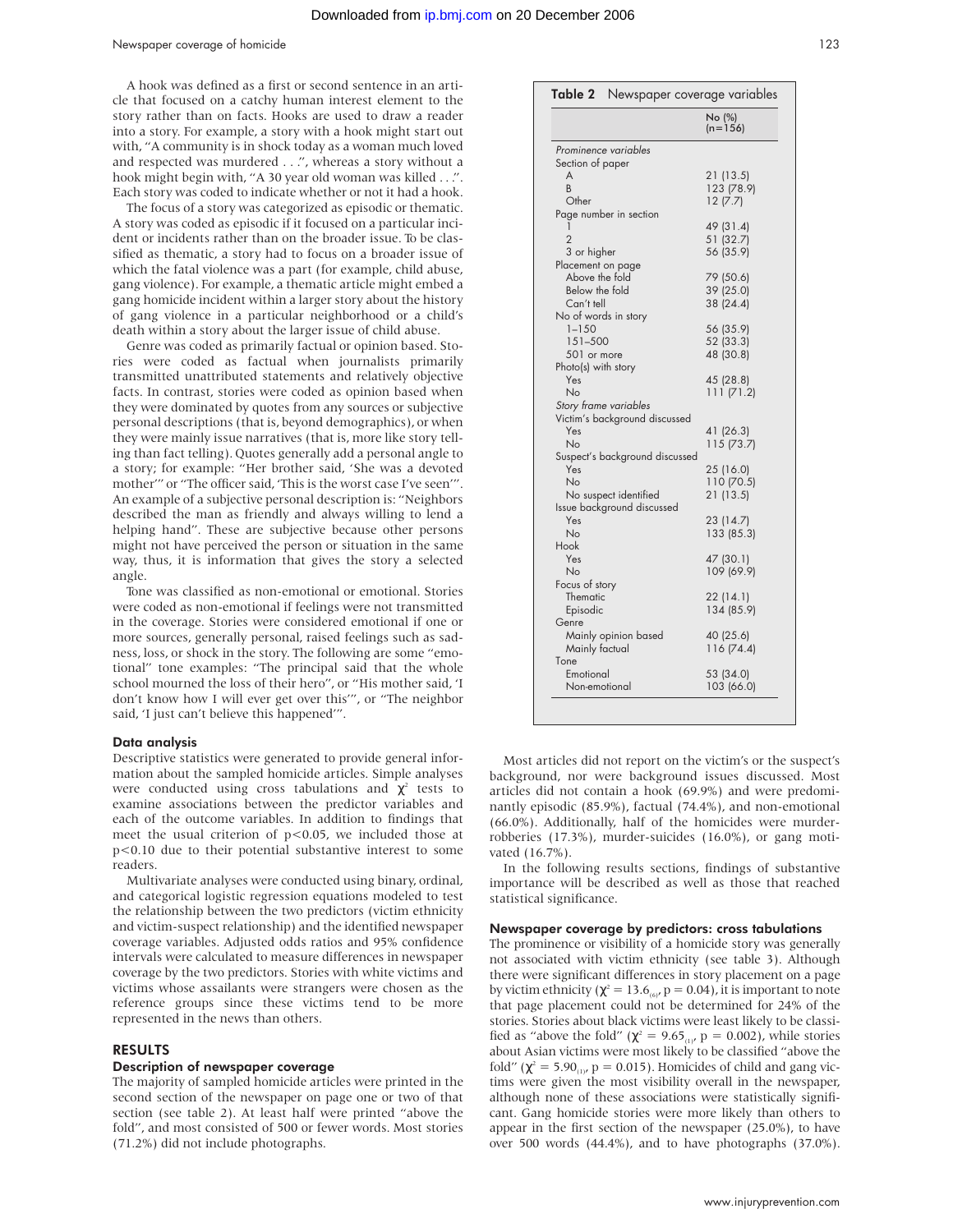|                          | Victim ethnicity |              |          |         | Victim-suspect relationship |       |      |          |          |  |
|--------------------------|------------------|--------------|----------|---------|-----------------------------|-------|------|----------|----------|--|
|                          | Asian            | <b>Black</b> | Hispanic | White   | Acquaintance                | Child | Gang | Intimate | Stranger |  |
| Section of paper†        |                  |              |          |         |                             |       |      |          |          |  |
| A                        | 18.5             | 11.6         | 18.4     | 11.1    | 19.4                        | 17.7  | 25.0 | 9.7      | 5.6      |  |
| B                        | 81.5             | 88.4         | 81.6     | 88.9    | 80.6                        | 82.4  | 75.0 | 90.3     | 94.4     |  |
| Page number in section   |                  |              |          |         |                             |       |      |          |          |  |
|                          | 39.3             | 33.3         | 22.2     | 34.2    | 25.6                        | 47.1  | 33.3 | 21.2     | 37.5     |  |
| $\overline{2}$           | 28.6             | 37.8         | 35.6     | 26.3    | 30.8                        | 23.5  | 29.6 | 39.4     | 35.0     |  |
| 3 or higher              | 32.1             | 28.9         | 42.2     | 39.5    | 43.6                        | 29.4  | 37.1 | 39.4     | 27.5     |  |
| Placement on page        |                  |              |          |         |                             |       |      |          |          |  |
| Above the fold           | 71.4             | 31.1         | 55.6     | $52.6*$ | 51.3                        | 70.6  | 44.4 | 54.6     | 42.5     |  |
| Below the fold           | 17.9             | 37.8         | 17.8     | 23.7    | 20.5                        | 11.8  | 33.3 | 24.2     | 30.0     |  |
| Can't tell               | 10.7             | 31.1         | 26.7     | 23.7    | 28.2                        | 17.7  | 22.2 | 21.2     | 27.5     |  |
| Number of words in story |                  |              |          |         |                             |       |      |          |          |  |
| $1 - 150$                | 28.6             | 44.4         | 40.0     | 26.3    | 33.3                        | 29.4  | 33.3 | 48.5     | 32.5     |  |
| 151-500                  | 32.1             | 26.7         | 35.6     | 39.5    | 35.9                        | 29.4  | 22.2 | 30.3     | 42.5     |  |
| 501 or more              | 39.3             | 28.9         | 24.4     | 34.2    | 30.8                        | 41.2  | 44.4 | 21.2     | 25.0     |  |
| Photograph(s) in story   |                  |              |          |         |                             |       |      |          |          |  |
| Yes                      | 39.3             | 22.2         | 26.7     | 31.6    | 25.6                        | 35.3  | 37.0 | 15.2     | 35.0     |  |
| No                       | 60.7             | 77.8         | 73.3     | 68.4    | 74.4                        | 64.7  | 63.0 | 84.9     | 65.0     |  |

Child victim stories were more likely than others to be printed

on page one (47.1%) and to be above the fold (70.6%). As shown in table 4, white and Asian victims were more likely to have a story with a positive or more descriptive frame. (Although of substantive interest, none of these associations were statistically significant.) Articles about white homicide victims were more likely to discuss the victim's background (36.8%), have a hook (34.2%), and be opinion dominant (34.2%); stories about Asian victims were more likely to discuss the suspect's background (25.0%), have a thematic focus (21.4%), and have an emotional tone (42.9%). White (18.4%) and Asian (17.9%) victim stories were both more likely to include a discussion of background issues.

Overall, stories regarding child and gang homicide victims appear to have been framed with more of a human interest angle than those concerning other homicide victims. Child victim articles were most likely to contain background information about both the victim and the suspect, however only differences for suspect background were statistically significant (overall  $\chi^2$ 

= 29.5<sub>(8)</sub>, p = 0.000; child victim  $\chi^2 = 8.97_{\text{m}}$ , p = 0.003). Gang homicide articles were more likely to have a thematic focus and to discuss background issues, but only issue background differences were statistically significant (overall  $\chi^2 = 17.1_{(4)}$ , p = 0.002; gang victim  $\chi^2 = 12.91_{\text{div}}$  p = 0.000).

In contrast, stories about intimate partner homicides were less likely to have humanistic story frames. These articles rarely discussed background issues (3.0%) or made use of a hook (9.1%). They were also rarely thematic (3.0%), opinion based (9.1%), or emotional in tone (15.2%). Statistically significant differences were found regarding issue background (overall  $\chi^2 = 17.1_{(4)}$ ,  $p = 0.002$ ; intimate homicides  $\chi^2 = 4.57_{(1)}$ ,  $p = 0.03$ ) and use of a hook (overall  $\chi^2 = 11.8_{(4)}$ ,  $p = 0.02$ ; intimate victims  $\chi^2$  = 8.80<sub>(1)</sub>, p = 0.003). Although overall comparisons for genre and tone did not reach statistical significance (both were  $p<0.10$ ), specific comparisons of intimate partner homicide compared with other articles were statistically significant for genre ( $\chi^2 = 6.01_{(1)}$ , p = 0.01) and tone  $(\chi^2 = 6.61_{(1)'} p = 0.01).$ 

|                                | Victim ethnicity |              |          |       | Victim-suspect relationship |       |      |          |          |
|--------------------------------|------------------|--------------|----------|-------|-----------------------------|-------|------|----------|----------|
|                                | Asian            | <b>Black</b> | Hispanic | White | Acquaintance                | Child | Gang | Intimate | Stranger |
| Victim's background discussed  |                  |              |          |       |                             |       |      |          |          |
| Yes                            | 17.9             | 22.2         | 26.7     | 36.8  | 76.9                        | 82.4  | 77.8 | 75.8     | 62.5     |
| <b>No</b>                      | 82.1             | 77.8         | 73.3     | 63.2  | 23.1                        | 17.7  | 22.2 | 24.2     | 37.5     |
| Suspect's background discussed |                  |              |          |       |                             |       |      |          |          |
| Yes                            | 25.0             | 6.7          | 15.6     | 21.1  | 18.0                        | 41.2  | 0.0  | 21.2     | $10.0*$  |
| <b>No</b>                      | 67.9             | 71.1         | 75.6     | 65.8  | 71.8                        | 58.8  | 66.7 | 78.8     | 70.0     |
| N/A (no suspect identified)    | 7.1              | 22.2         | 8.9      | 13.2  | 10.3                        | 0.0   | 33.3 | 0.0      | 20.0     |
| Issue background discussed     |                  |              |          |       |                             |       |      |          |          |
| Yes                            | 17.9             | 11.1         | 13.3     | 18.4  | 12.8                        | 23.5  | 37.0 | 3.0      | $7.5*$   |
| <b>No</b>                      | 82.1             | 88.9         | 86.7     | 81.6  | 87.2                        | 76.5  | 63.0 | 97.0     | 92.5     |
| Hook                           |                  |              |          |       |                             |       |      |          |          |
| Yes                            | 32.1             | 24.4         | 31.1     | 34.2  | 25.6                        | 41.2  | 37.0 | 9.1      | $42.5*$  |
| No                             | 67.9             | 75.6         | 68.9     | 65.8  | 74.4                        | 58.8  | 63.0 | 90.9     | 57.5     |
| Focus of story                 |                  |              |          |       |                             |       |      |          |          |
| Thematic                       | 21.4             | 15.6         | 11.1     | 10.5  | 15.4                        | 11.8  | 25.9 | 3.0      | 15.0     |
| Episodic                       | 78.6             | 84.4         | 88.9     | 89.5  | 84.6                        | 88.2  | 74.1 | 97.0     | 85.0     |
| Genre                          |                  |              |          |       |                             |       |      |          |          |
| Mainly opinion based           | 17.9             | 26.7         | 22.2     | 34.2  | 23.1                        | 41.2  | 37.0 | 9.1      | 27.5     |
| Mainly factual                 | 82.1             | 73.3         | 77.8     | 65.8  | 76.9                        | 58.8  | 63.0 | 90.9     | 72.5     |
| Tone                           |                  |              |          |       |                             |       |      |          |          |
| Emotional                      | 42.9             | 28.9         | 31.1     | 36.8  | 33.3                        | 29.4  | 44.4 | 15.2     | 45.0     |
| Non-emotional                  | 57.1             | 71.1         | 68.9     | 63.2  | 66.7                        | 70.6  | 55.6 | 84.9     | 55.0     |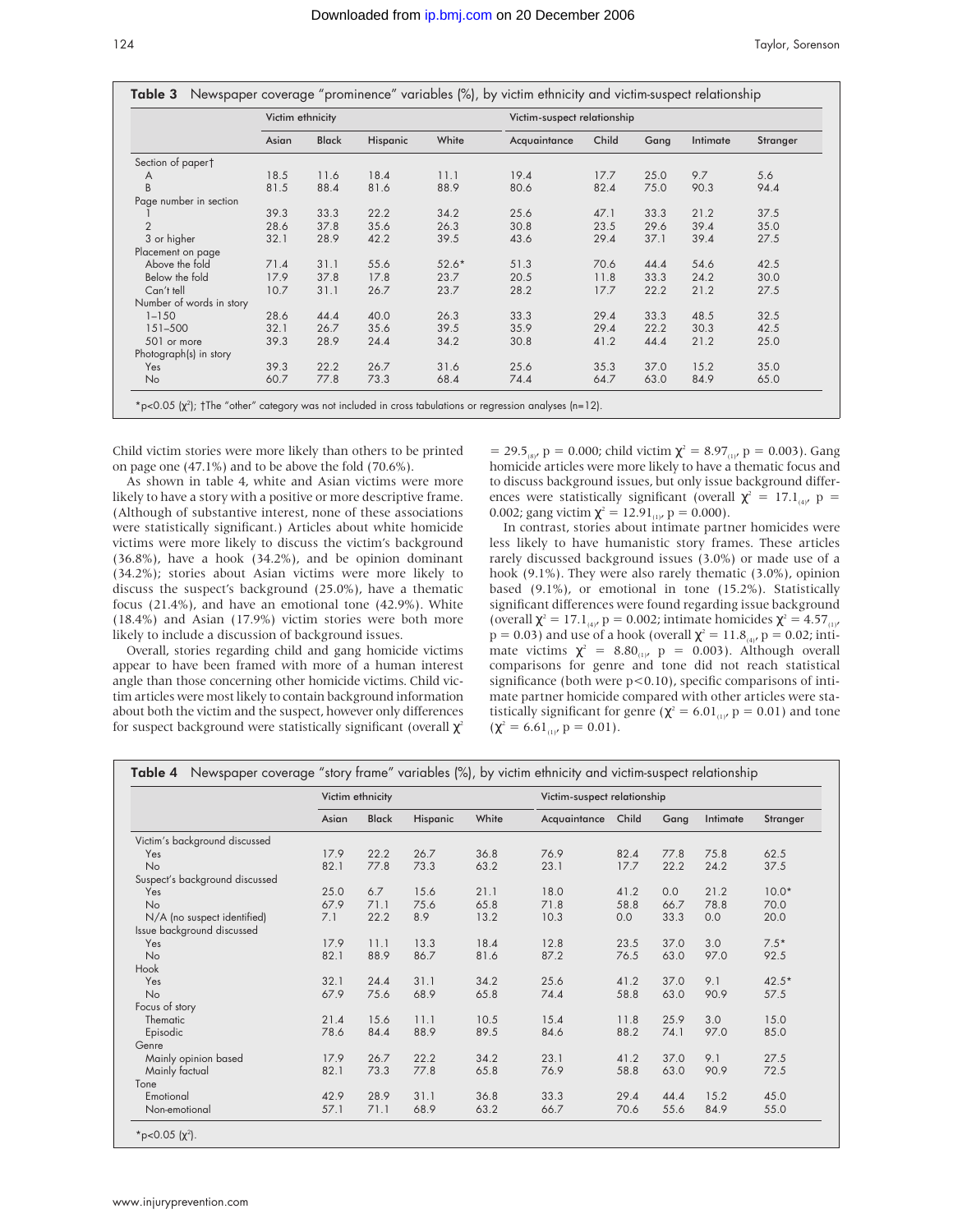Newspaper coverage of homicide 125

Table 5 Adjusted odds ratios (and 95% confidence intervals) for the likelihood of newspaper coverage outcomes, based on victim ethnicity and victim-suspect relationship

|                             | Victim ethnicity (v white) |                         |                     | Victim-suspect relationship (v stranger) |                                |                      |                         |  |
|-----------------------------|----------------------------|-------------------------|---------------------|------------------------------------------|--------------------------------|----------------------|-------------------------|--|
|                             | Asian                      | <b>Black</b>            | Hispanic            | Acquaintance                             | Child                          | Gang                 | Intimate                |  |
| Prominence                  |                            |                         |                     |                                          |                                |                      |                         |  |
| Section of paper            |                            |                         |                     |                                          |                                |                      |                         |  |
| A (v B)                     | 1.70 (0.4 to 7.4)          | $0.89$ (0.2 to $3.8$ )  | 1.56 (0.4 to 6.2)   | 4.21 (0.8 to 22.0)                       | 3.85 (0.6 to 26.0)             | 5.69 (1.01 to 32.0)* | 1.94 (0.3 to 12.7)      |  |
| Location in section         |                            |                         |                     |                                          |                                |                      |                         |  |
| Front (v back)              | $1.28$ (0.5 to 3.3)        | 1.24 (0.6 to 2.8)       | $0.72$ (0.3 to 1.6) | $0.53$ (0.2 to 1.2)                      | 1.25 (0.4 to 3.7)              | $0.77$ (0.3 to 1.9)  | $0.56$ $(0.2$ to $1.3)$ |  |
| Placement on page           |                            |                         |                     |                                          |                                |                      |                         |  |
| Top (v lower half)          | 2.17 (0.6 to 7.9)          | $0.38$ (0.1 to 1.1)     | $1.53$ (0.5 to 4.8) | 1.87 (0.6 to 5.9)                        | 5.47 (0.97 to 31)              | $1.11$ (0.3 to 3.7)  | 1.98 (0.6 to 6.4)       |  |
| Number of words             |                            |                         |                     |                                          |                                |                      |                         |  |
| More (v fewer)              | $1.01$ (0.4 to 2.5)        | $0.54$ (0.2 to 1.2)     | $0.54$ (0.2 to 1.2) | 1.14 $(0.5 \text{ to } 2.5)$             | $1.65$ (0.6 to 4.8)            | 1.80 (0.7 to 4.6)    | $0.66$ $(0.3$ to $1.6)$ |  |
| Photo/s with story          |                            |                         |                     |                                          |                                |                      |                         |  |
| Yes $(v \text{ no})$        | $1.24$ (0.4 to 3.5)        | $0.55$ (0.2 to 1.5)     | 0.71 (0.3 to 1.9)   | $0.64$ (0.2 to 1.7)                      | $1.09$ (0.3 to 3.6)            | 1.26 (0.4 to 3.6)    | $0.36$ $[0.1$ to $1.1]$ |  |
| Story frame                 |                            |                         |                     |                                          |                                |                      |                         |  |
| Victim's background         |                            |                         |                     |                                          |                                |                      |                         |  |
| Yes $(v \text{ no})$        | $0.33$ (0.1 to 1.1)        | $0.49$ (0.2 to 1.3)     | $0.63$ (0.2 to 1.6) | $0.48$ (0.2 to 1.3)                      | $0.32$ (0.1 to 1.3)            | $0.49$ (0.2 to 1.5)  | $0.47$ (0.2 to 1.3)     |  |
| Suspect's background        |                            |                         |                     |                                          |                                |                      |                         |  |
| Yes (v no)                  | $1.81$ (0.5 to 6.5)        | $0.30$ (0.1 to 1.3)     | 0.81 (0.2 to 2.7)   | 1.86 (0.5 to 7.3)                        | 6.54 (1.5 to 29.5)* $\uparrow$ |                      | 2.44 (0.6 to 9.9)       |  |
| Issue background            |                            |                         |                     |                                          |                                |                      |                         |  |
| Yes $(v \nno)$              | $0.77$ (0.2 to 3.1)        | $0.33$ $[0.1$ to $1.3]$ | $0.42$ (0.1 to 1.6) | $1.84$ (0.4 to 8.4)                      | 4.11 (0.8 to 21.6)             | 9.60 (2.2 to 42.2)*  | $0.40$ (0.04 to 4.1)    |  |
| Hook                        |                            |                         |                     |                                          |                                |                      |                         |  |
| Yes (v no)                  | $0.73$ (0.3 to 2.2)        | $0.55$ (0.2 to 1.5)     | $0.78$ (0.3 to 2.1) | $0.46$ (0.2 to 1.2)                      | $0.94$ (0.3 to 3.0)            | $0.85$ (0.3 to 2.4)  | $0.13$ (0.03 to 0.5)*   |  |
| Focus of story              |                            |                         |                     |                                          |                                |                      |                         |  |
| Thematic (v episodic)       | 1.88 (0.5 to 7.7)          | $1.31$ (0.3 to 5.1)     | $0.87$ (0.2 to 3.7) | $1.04$ (0.3 to 3.6)                      | $0.82$ (0.1 to 4.6)            | 2.11 (0.6 to 7.4)    | 0.20 (0.02 to 1.7)      |  |
| Genre                       |                            |                         |                     |                                          |                                |                      |                         |  |
| Opinion (v factual)         | $0.34$ (0.1 to 1.2)        | $0.59$ (0.2 to 1.6)     | $0.46$ (0.2 to 1.3) | $0.78$ (0.3 to 2.2)                      | $1.74$ (0.5 to 5.8)            | 1.67 (0.6 to 4.9)    | $0.23$ (0.06 to 0.9)*   |  |
| Tone                        |                            |                         |                     |                                          |                                |                      |                         |  |
| Emotional (v non-emotional) | $1.03$ (0.4 to 2.9)        | $0.61$ (0.2 to 1.6)     | $0.68$ (0.3 to 1.8) | $0.61$ (0.2 to 1.5)                      | $0.53$ (0.2 to 1.8)            | 1.09 (0.4 to 3.0)    | $0.23$ (0.07 to 0.7)*   |  |

#### Multivariate analyses

Consistent with the simple cross tabulation findings, newspaper coverage (that is, prominence and story frame) was not statistically associated with victim ethnicity when victim-suspect relationship was taken into consideration (see table 5). However, some of the findings may be of substantive interest. For example, stories about Asian victims were less likely to discuss the victim's background and less likely to be opinion based, adjusted odds ratio = 0.33 and 0.34, respectively, both with p<0.10.

In contrast, victim-suspect relationship predicted aspects of coverage more frequently, particularly the way in which a story was framed. Coverage differed most consistently for one type of relationship—intimate partner homicides. In comparison with stranger homicide articles, those concerning intimate victims had less overall visibility and more perfunctory story frames than the others examined. Nine out of 12 adjusted odds ratios indicated lower likelihoods of prominence and descriptive, humanistic story frames for intimate victim articles; three of these findings were statistically significant. Findings for other types of relationships will be presented first.

Stories about gang homicides tended to garner greater visibility and more descriptive story frames, with almost 75% of the variables examined having adjusted odds ratios greater than 1. Two of these findings were statistically significant. Gang homicide articles were almost 10 times more likely to discuss the relevant background issue (in this case, gang violence), and they were almost six times more likely to be printed in the first section of the newspaper (both  $p<0.05$ ). In contrast, none of the examined variables were statistically significant for acquaintance homicides, although there was a trend for these stories to appear more frequently in the front section of the paper  $(p<0.10)$ .

Child victim homicides also tended to be given greater prominence and more descriptive story frames, with two thirds of the variables examined having adjusted odds ratios greater than 1. Stories about child homicide victims were 6.5 times more likely to discuss the suspect's background (p<0.05); the suspect was generally a parent. Of substantive interest, these articles were more likely to address the relevant background issue of child abuse and to be printed on the top half of the page (both  $p < 0.10$ ).

The overall picture for intimate partner homicide stories stood in contrast to all other victim-suspect categories. Seventy five per cent of the examined variables had adjusted odds ratios less than 1, suggesting that overall, these articles were less visible and less likely to have a descriptive, humanistic story frame. While no prominence variables were statistically significant, intimate homicide articles tended not to have photos (p<0.10). Three of the story frame variables were statistically significant at p<0.05. Stories about intimate partner homicide victims were less likely to be emotional, less likely to be opinion dominated, and less likely to make use of a hook to draw in the reader (adjusted odds ratios  $= 0.23, 0.23,$  and 0.13, respectively).

Although "focus" was not statistically significant, it is important to note that just one out of the 33 articles about intimate partner homicide had a "thematic" rather than an "episodic" story frame; the headline for this article was "When women abuse their spouses". Thus, despite the fact that most of the intimate homicide victims in these articles were women, the one article with a thematic story frame focused on male victims of abuse. The article stated that "95% of domestic abuse victims are women", then focused on the fact that the woman (in the article) accused of killing her husband "contradicted the statistics".

For about one third of the intimate homicides, the article reported additional details about the relationship between the victim and suspect: they were estranged (21%), the victim was leaving the suspect (6%), and the victim had written but not filed a restraining order against the suspect (3%). Relationship problems or acute arguments were reported in just over one third (36%) of the intimate homicide stories.

#### **DISCUSSION**

#### Newspaper coverage of homicide

One factor commonly believed to be related to news coverage is ethnicity. Previous research has documented the association between victim ethnicity and whether a homicide is covered at all.<sup>12 14</sup> Other work has found that story frames often differ when comparing stories about risk for black and white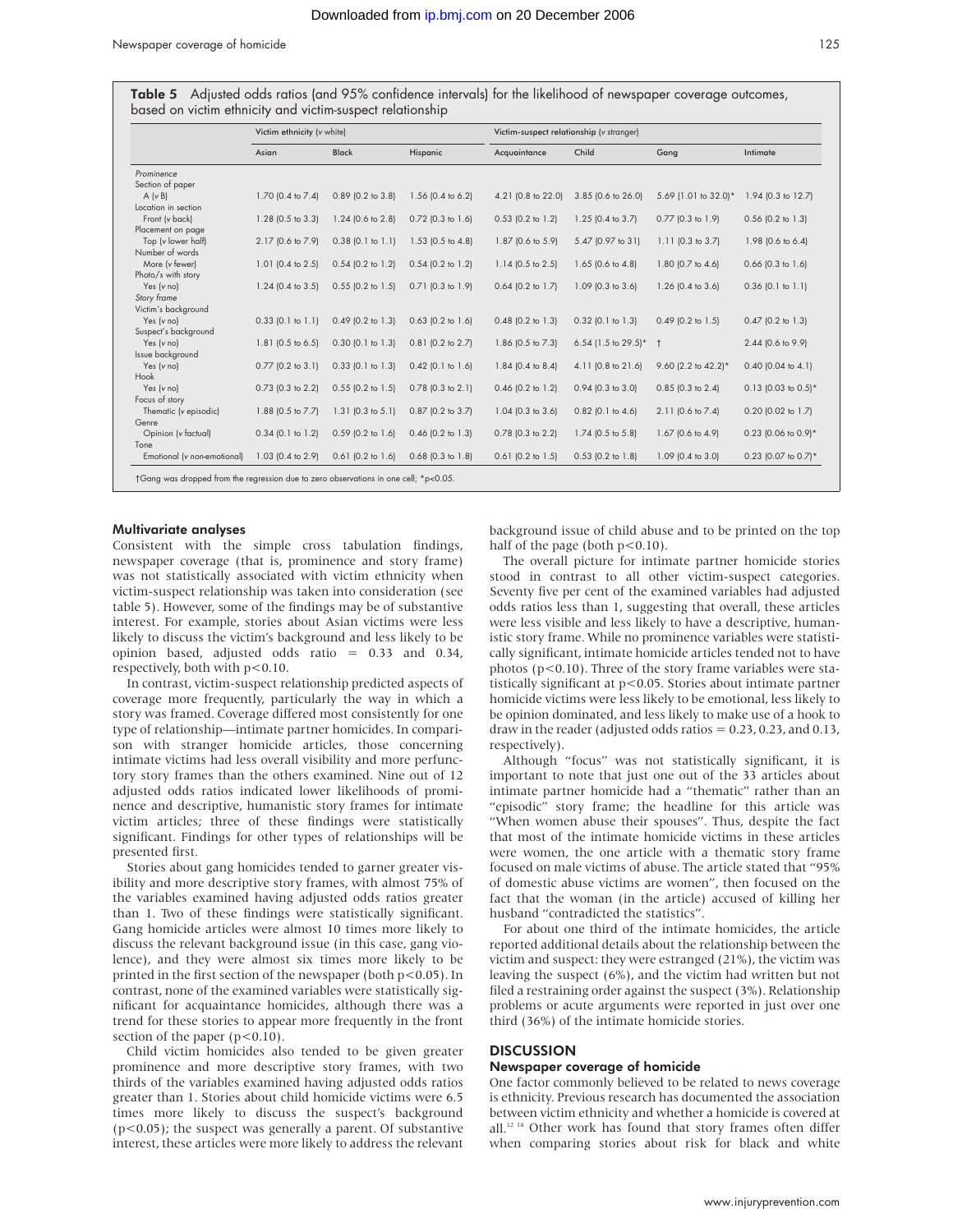victims.20 We found no such association for the nature of homicide coverage. Ethnicity of the homicide victim, when victim-suspect relationship was taken into consideration, was not related to the nature of coverage in a large, metropolitan newspaper.

Homicide reporting differed by victim-suspect relationship, even when victim ethnicity was taken into account. The most consistent differences were observed in how articles about homicides by intimate partners compared to those about homicides by strangers. Gang related and child homicides were also covered differently, while those committed by acquaintances were covered very similarly to homicides by strangers. Stories about intimate homicide victims were less likely to be given a human interest angle through the use of opinions and emotional tones, or by opening with sentences that would hook the reader. Articles about gang homicides were more likely to appear in the first section of the newspaper and also to address broader issues related to the homicide. While 37% of gang homicide articles addressed the issue of gang violence, only one of the 33 intimate partner articles addressed domestic violence as a social issue. Moreover, the sole story that discussed domestic violence as an issue focused on women's violence against men, a type of violence that is less likely to result in injury than men's violence against women.

The nature of news media coverage generally reflects a combination of economic pressures and the professional values of the journalist.<sup>17</sup> Once they decide to cover a homicide, the *Los Angeles Times* appears to do so in a comparable manner across ethnic groups and victim-suspect relationship, with intimate homicides being the main exception. Newspapers may be reluctant to "aggressively" cover stories about domestic violence due to the belief that domestic violence is a private or family matter.<sup>21, 22</sup> Unfortunately, the subjective choices made in media coverage can lead to unrealistic perceptions and biases regarding the issue of violence against women, some of which tend to blame the victim or otherwise shift ideas about responsibility.<sup>22-28</sup>

Because this study reports on news articles that were published before the O J Simpson case, one might wonder whether news reporting on domestic violence has shifted since the news media rediscovered domestic violence.<sup>22</sup> Maxwell and colleagues found that while the amount of coverage regarding domestic violence did increase after the murders of Nicole Brown-Simpson and Ronald Goldman, the nature of the coverage did not differ.<sup>29</sup> Before their murders, 23% of the articles primarily about domestic violence were socially rather than episodically focused; a percentage that remained consistent afterwards. Accordingly, Maxwell *et al* also found that most coverage continued to focus blame and responsibility on individual rather than social solutions.

Whereas the amount of media coverage may be proportional to the level of attention an issue receives, the nature of the coverage is important in determining the type of attention it gets. News story frames influence how people think about issues and how they assign responsibility for causes and solutions.<sup>18 30</sup> Responsibility for solving problems is assigned more often to government or society when an incident is discussed in its broader social context than when it is described as an isolated event.<sup>18</sup> Thus, from a public health perspective, a thematic frame is desirable. Nonetheless, episodic coverage is five times more common than thematic coverage of violence in television news.<sup>19</sup> Stories that draw in the reader, evoke sympathy, and present opinions are also more likely to garner attention and interest. Not only can framing have an impact on public opinion, but it can also have a direct or indirect influence on policy decisions (for example, Gandy *et al*,<sup>20</sup><br>Feigenson and Bailis<sup>31</sup> and Jones<sup>32</sup>) Feigenson and Bailis, $31$  and Jones<sup>32</sup>).

#### Study limitations and future research

Many factors may contribute to how a story is reported in the news media. The focus of the present investigation focused on

#### Key points

- Certain characteristics of a homicide have been associated with the amount of newspaper coverage a homicide receives.
- In follow up, this study examined the nature of newspaper coverage (that is, how a story is written and the prominence given to a story) of homicides in the Los Angeles Times.
- Victim ethnicity and victim-suspect relationship were examined as predictors of newspaper coverage.
- Multivariate analyses indicated that while victim ethnicity was not associated with the nature of coverage, victim-suspect relationship was.
- Intimate partner homicides differed most from the other homicide types examined in that they were less likely to be written using a descripive or humanistic story frame.

two key victim variables. Whereas victim-suspect relationship was a consistent predictor of the nature of homicide coverage, it is important to keep in mind that a number of potential confounders were not examined. Two obvious ones are gender and number of persons killed in an incident. Whereas only about a third of the homicide victims overall were female, the vast majority of intimate victims were female, which may explain part of the findings. Although most of the homicides had just one victim, intimate homicides had the highest percentage of multiple victims. Associations between potential covariates (for example, female gender and intimate partner homicides) precluded simultaneous examination of other factors.

Future research using a different design and a larger sample size may benefit from examining multiple potential covariates simultaneously. For example, previous research found that while intimate partner homicides received less newspaper coverage than expected, homicides with female victims were more likely to receive coverage.<sup>14</sup> In addition, the present study examined stories in one large, metropolitan newspaper during a five year period. Future research involving newspapers from other locales and other time periods will help elucidate whether and how news media coverage relates to characteristics of a homicide.

#### IMPLICATIONS FOR PREVENTION

In summary, the nature of homicide reporting is critical because the news media can influence public beliefs and perceptions, help establish specific agendas, and influence public policy. Differences in the amount and nature of news coverage are likely to have a corresponding influence on the perceived importance of and potential solutions for an issue. Given the findings of this and other studies, for example Dorfman *et al*<sup>19</sup> and Maxwell *et al*,<sup>29</sup> one could expect members of the general public hot to take a population based or public health view in public not to take a population based or public health view in considering the basis of and potential solutions for violence. Given that the primary goal of commercially-run media, even news media, is not necessarily education, it is especially critical that public health professionals work to frame stories in a way that will garner media attention.<sup>9 10 33-36</sup> Violence prevention program and policy strategies are likely to gain more attention, support, and resources when efforts are also made to help journalists frame their stories in a way that invokes public health notions of causality and supports public health solutions to violence.

Before discussing an issue with the media, it is critical for public health professionals to consider how they want their issue to be framed and ultimately portrayed to the public and policy makers. While journalists are the decision makers regarding how to write a story, guidance from public health professionals may help to invoke a public health framework. Some critical elements to consider when deciding how to